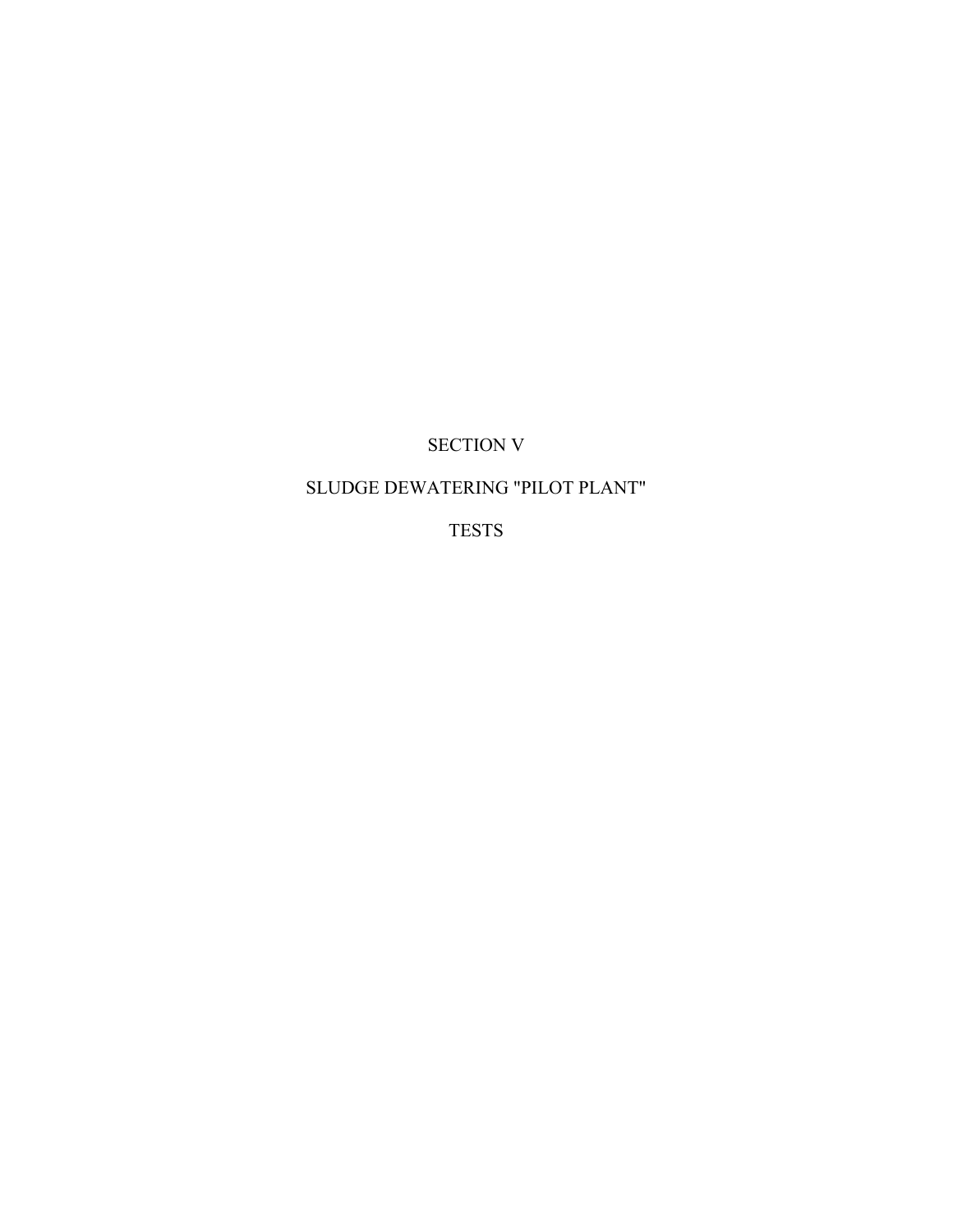#### SECTION V

#### SLUDGE DEWATERING "PILOT PLANT" TESTS

#### A. General

Sludge dewatering considerations necessitated the on site services of "pilot plants" of various types and modes of dewatering to effectively evaluate and determine the most cost effective system. Initially the evaluation was considered to be based solely upon reports and discussions of similar processes already in existence. However, services of two proprietary dewatering equipment assemblies were secured to produce additional. data. The unique sludges generated at the treatment plant and the availability of a third non-proprietary dewatering assembly excited the idea that new up-to-date and relative test results would appreciably complement the objectives of the study.

Subsequent to disappointing results at Warminster, PA with the Sharples centrifuge it was deemed advisable to try the D.E.R. "Yellowboy" centrifuge at the AMD plant, especially in view of lack of testing by the other centrifuge manufacturer contacted Bird Machine. Prior unsatisfactory results were borne out.

Consequently, four "pilot plants" were ultimately operated and produced sludge dewatering criteria. Each of the "pilot plants" were self-contained units, brought to the project site by the owner or fabricator along with the necessary complement of operating personnel. The units were located outside, to the rear of the control building. Electrical power was supplied from the treatment plant by connection to existing circuitry. The treatment plant operations personnel assisted as requested and provided facilities for sanitary, laboratory, communications, statistical ledgering, etc. to assist in the "pilot plant" operations. Representatives of L. Robert Kimball & Associates were present and provided guidance and direction of operations as well as the performance of many of the chemical analyses.

Each available option of treatment plant operations was pursued to produce a representative sludge from the clarifiers. Sludge recirculation in the abandoned mine was held to a minimum in order that typical treatment plant operations would be occurring.

The dialogue in this section of the report is intended to provide a concise but clear understanding of each of the four "pilot plants" utilized. To assist in this presentation the use of photographs, (Section X-Appendix A) taken at the time of "pilot plant" operation, is included. Each assembly is considered individually due to the extreme differences in functioning and operation of the various equipment components.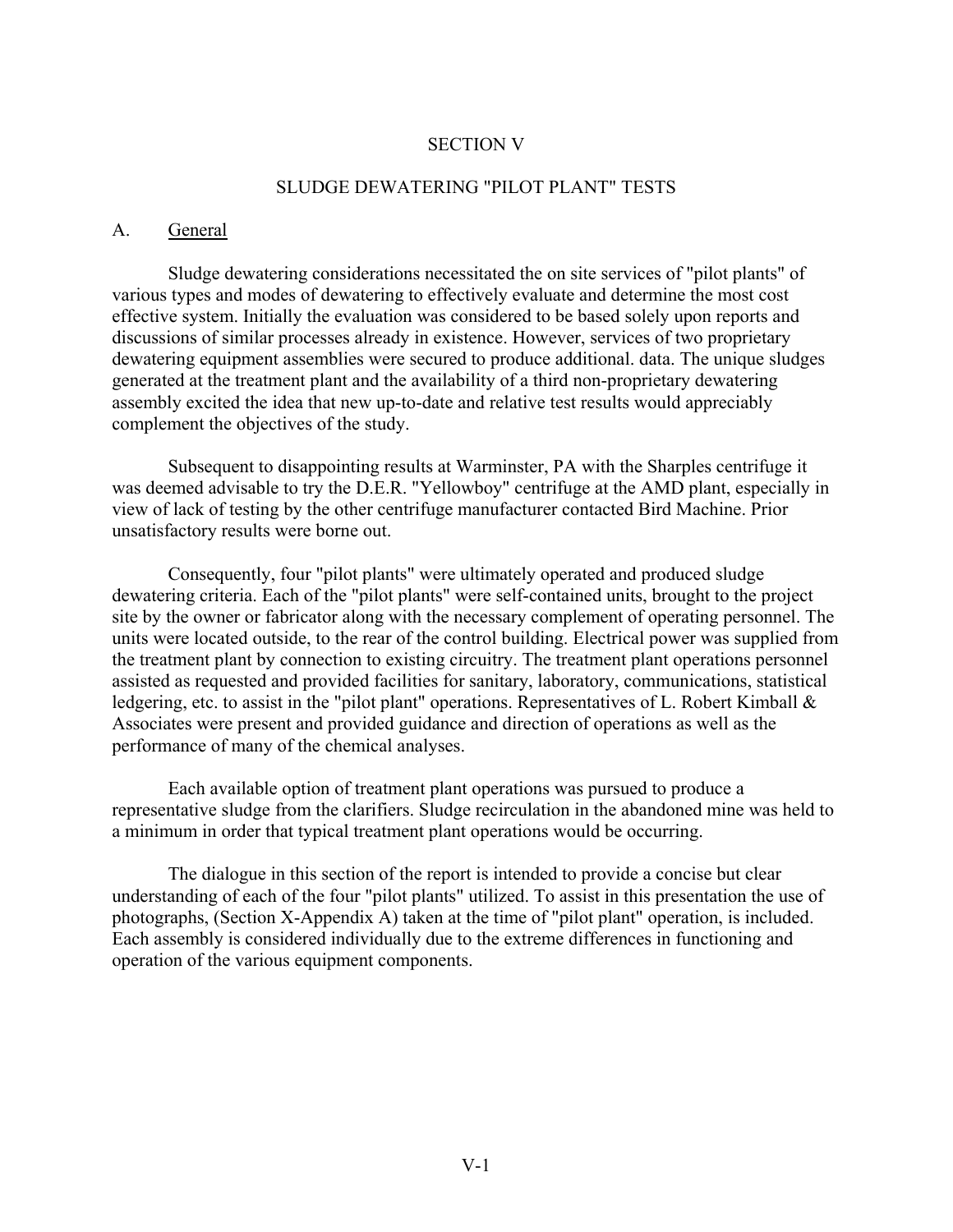B. Ancatec - Barefoot Corporation - Vacuum Filter Leg

The first "pilot plant" operation began July 16, 1979 and concluded July 20, 1979. This unit was by:

> Ancatec - Barefoot Corporation 4261 William Penn Highway Murrysville, Pennsylvania 15668 Phone (412) 327-7737 President - Gary S. Barefoot

The "vacuum filter leg" and attached components were vehicle mounted readily set up on the ground near clarifier number 4. Accessory equipment was located nearby as space permitted its installation and proper functioning.

- 1. Major Equipment Items ( See Figure V-1)
	- a. Dewatering Cone

This unit provided a detention time. needed for mixing and action of flocculants in the feed sludge. It was fitted with a mixer and a hose from the polymer feed unit. On the picture (Appendix A) it is the top most tank with the hopper (or conical) bottom. The bottom of the dewatering cone was equipped with a manually operated shut off valve.

b. Vacuum Filtering Leg ( See Figure V-2)

This unit was an eight (8) inch unit with total capacity of 12.82 gallons. Preconditioned sludge entered this unit at the top, was compressed by air, dewatered by a vacuum system and emptied from the bottom utilizing a hydraulic cylinder operated dump valve. The vacuum filtering leg was equipped with taps for air and vacuum connections. The picture, second photo in Section X, shows this item of equipment directly under the cone in the center of the structural framework. It appears as a light colored pipe with a top horizontal flange and a bottom flange at an angle to the unit centerline axis. The hydraulic system and pump is near the electrical box.

c. Vacuum System

The vacuum system consisted of a vacuum - pump mounted adjacent to the vacuum filter leg tower and fitted with a vacuum/dewatering tank, piping, solenoid valves, gauges, etc. for dewatering the compressed sludge in the vacuum filter leg. The unit is pictured between the trailer mounted equipment and the treatment plant Aerator Number 2. (See Appendix A).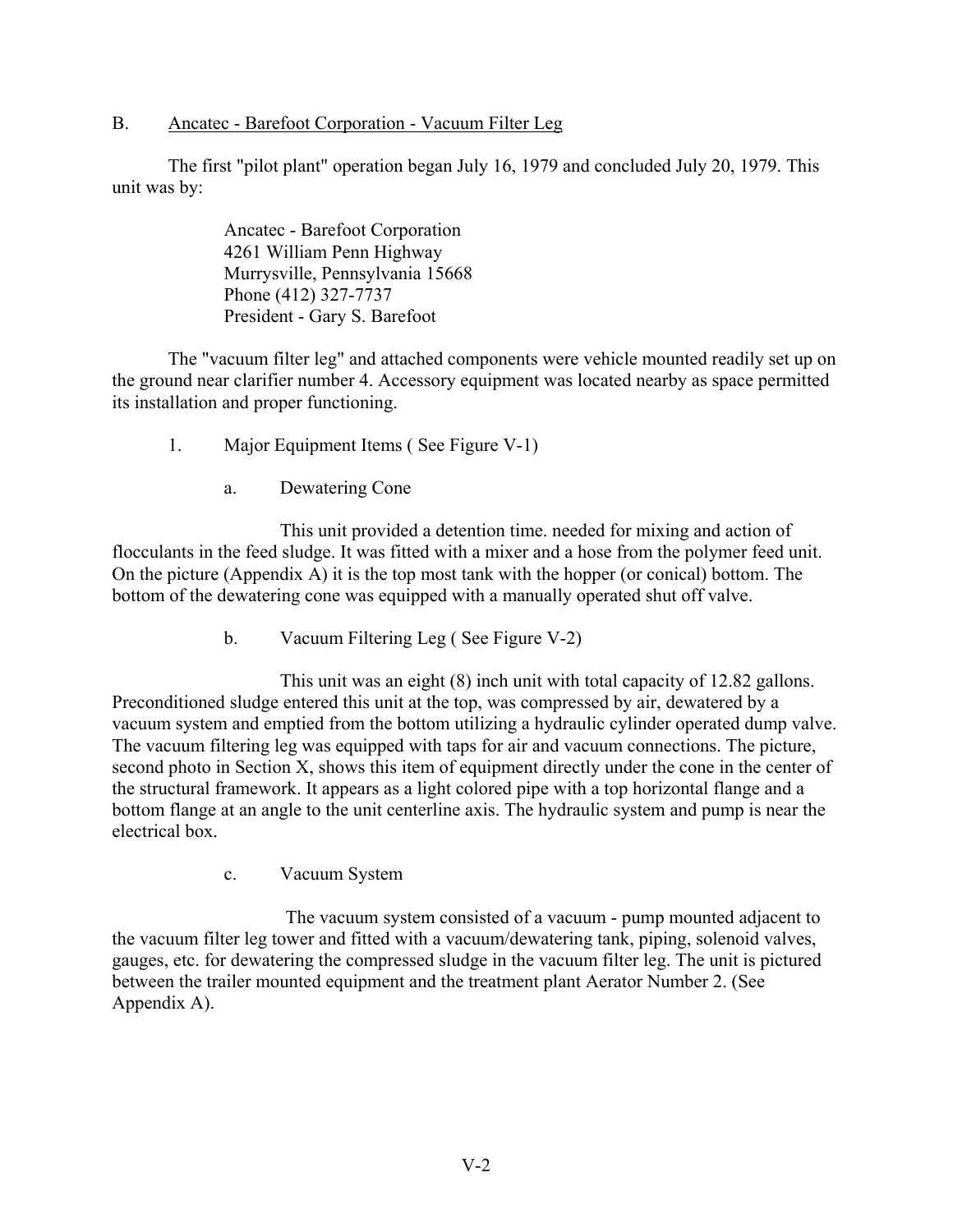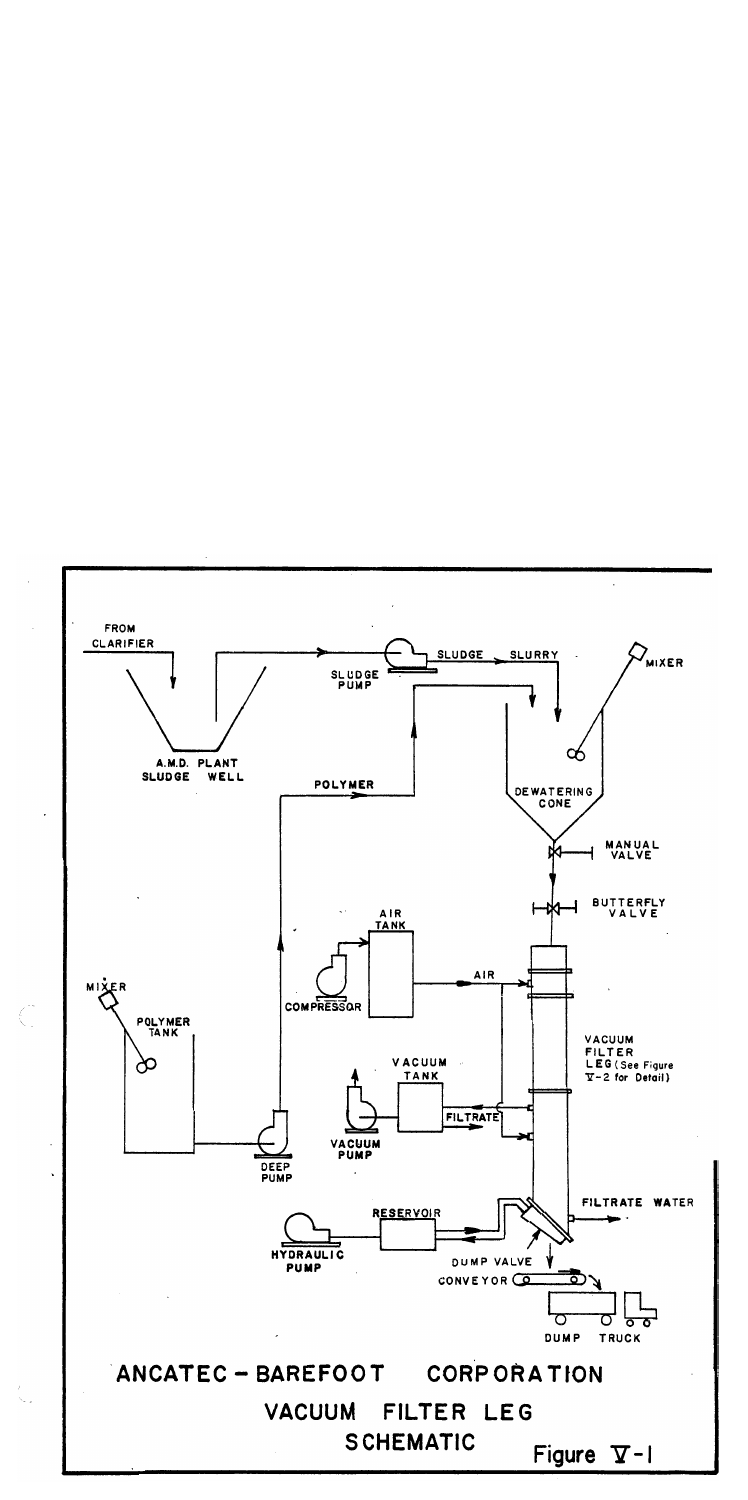

 $\sim$  4  $\Delta \Delta$ 

Figure  $\nabla$ -2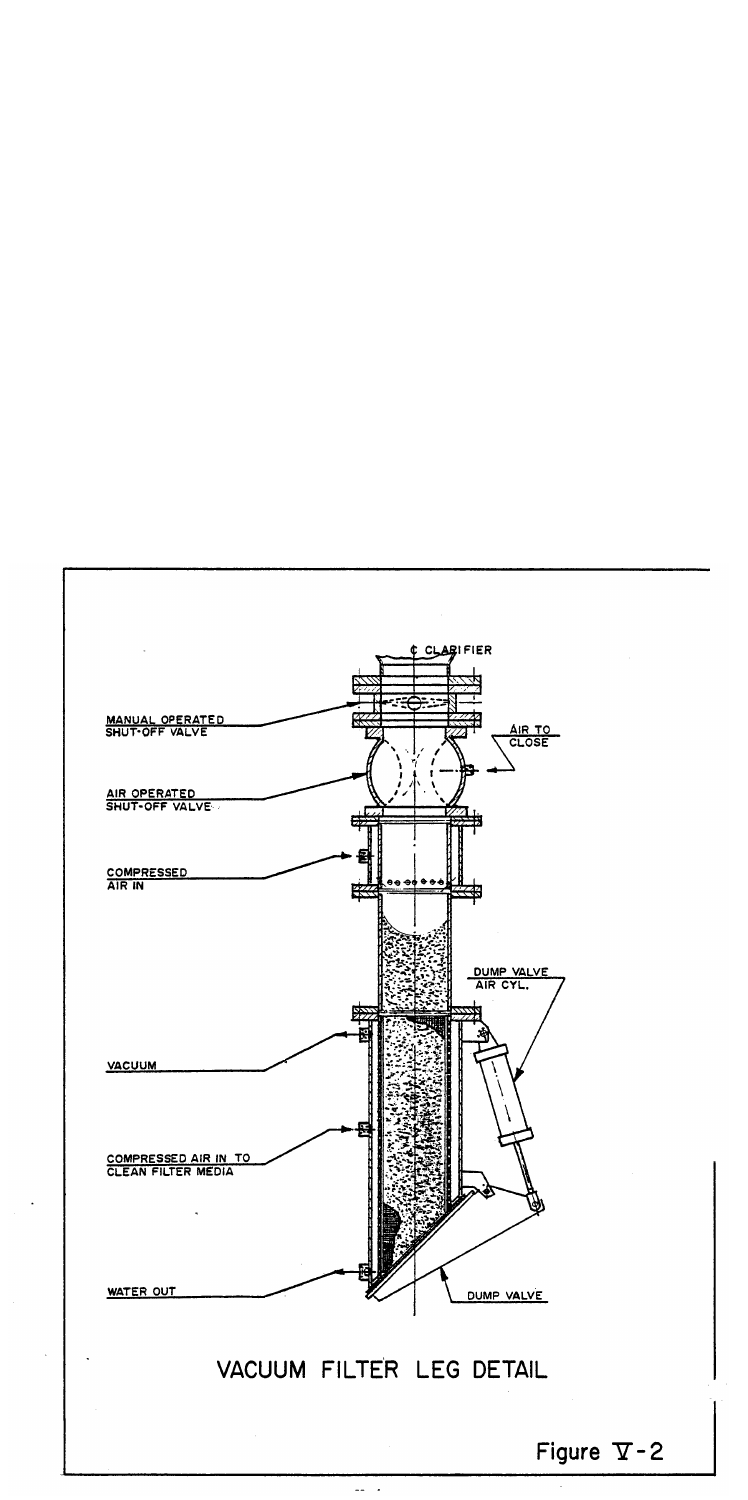### d. Compressed Air System

The supply of compressed air came from the pressure air supply reservoir located near the front of the trailer. Note the light colored tank near the 55 gallon polymer drums. This system consisted of a compressor, storage tank, gauges, piping, solenoid valves, etc. for compressing the sludge in the vacuum filter leg.

### e. Flocculant System

Mounted on the trailer were two 55 gallon drums containing polymers. One drum had a mixer mounted on it to assure proper polymer mixing. A flocculant feed pump adjacent to the polymer drums furnished the polymer to the dewatering cone where it was thoroughly mixed with the feed sludge.

### f. Electrical Controls

A full complement of electrical controls including terminal strips, motor starters and heaters, timers, lights meters and accessories were located in a weatherproof electrical control center mounted on the structural framework near the vacuum filter leg. This unit was supplied with power from the treatment plant power supply to the one waste sludge pump.

### 2. General Plant Operations

Treatment plant sludge was received from waste sludge well number 2. It was pumped to the dewatering cone by using a small gasoline operated lift pump. In the dewatering cone the sludge was mixed with a polymer and detained until fed by gravity into the vacuum filter leg. NOTE: The polymer utilized was not disclosed although it was a liquid type flocculant aid.

The vacuum filter leg operated as follows: Sludge slurry was allowed to enter the leg through the top and with the dump valve (bottom valve) closed the cylinder filled with slurry. The top valve was then closed with compressed air. An air vacuum was then made in the air chamber space of the bottom stand pipe section which extracted the water from the slurry by allowing compressed air to be filtered into the top space through perforations in the upper stand pipe section. Any water not entrained in the evacuated air was drained by gravity from the bottom of the air chamber space through a pipe provided with an automatic shut-off valve to hold the evacuated water from the slurry.

The slurry in the center of the cavity is dewatered and formed into a slug which is discharged by opening the dump valve. The remaining solids is discharged by applying compressed air to the outside of the filter media (bag which lines the vacuum filter leg cylinder).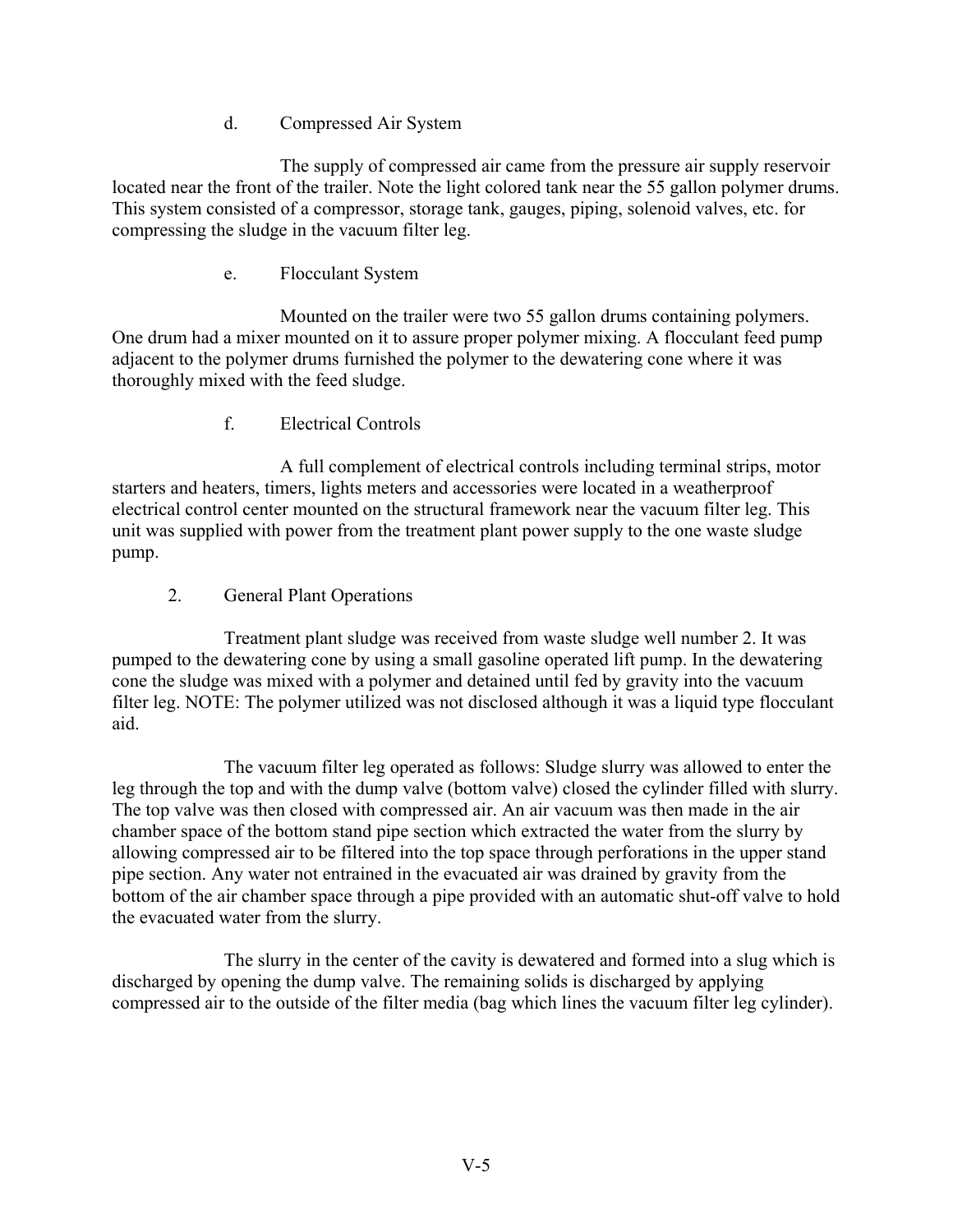#### VACUUM FILTER LEG OPERATION SEQUENCE

- i. Flap Valve Closes
- ii. Vacuum Fill Butterfly Valve Open
- iii. Butterfly Valve Closes
- iv. Pressurize/Vacuum
- v. Breakthrough (Optional)
- vi. Vacuum Refill- Butterfly Valve Open
- vii. Butterfly Valve Closes
- viii. Pressurize/Vacuum
- ix. Relieve
- x. Flap Valve Open
- xi. Purge

The operation of the Vacuum Filter Leg is normally accomplished automatically by means of adjustable electrical timers to energize the compressed air solenoid valves to perform all the described sequences of opening and closing the valves (shut off and dump valves), start and stop the vacuum system, relieve the vacuum system, purge the air chamber space, clean the filter media surface with compressed air and drain the evacuated water away for disposal from the vacuum filter leg and reset the timers to repeat automatically all the above described sequences.

During the operation of the pilot plant a total of six runs were performed. This being only a single unit, a batch type operation was necessitated. Multiple units would operate in a sequence to produce a continuous discharge of dewatered material.

Filtrate was returned to Aerator Number 2 for processing through the mine water treatment plant.

3. Proprietary Considerations

The process of dewatering sludge or slurry by the use of a vacuum filter leg is a patented process which implies that there are certain protection of interest features attached to its performance. The "pilot plant" report therefore is confidential and is available only on a limited basis.

Equipment uitlized in the process can be bid competitively except the vacuum filter leg. The process cannot be bid competitively, however, the process can be bid against another process.

4. Results

The "pilot plant" produced a sludge cake that could be hauled on a standard truck over public thorofares to a point of ultimate disposal. A visual description of the cake showed moderate dryness with some free water. Percent solids by weight after 9 hours drying time at 100°C ranged from 13.2% to 16.5%. The slurry from the leg core averaged 3.7% solids.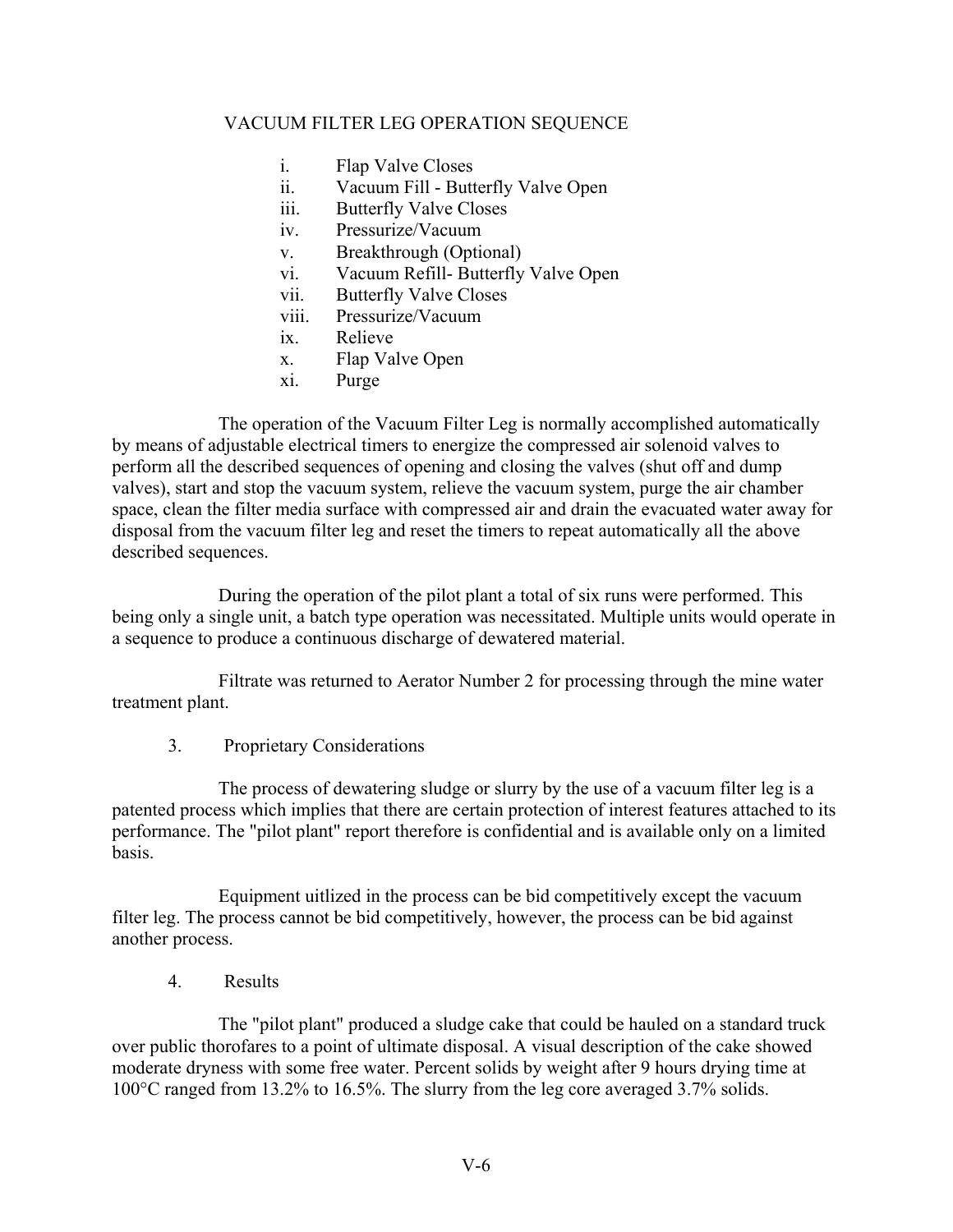#### C. Liquid Removal Service Company, Inc. (L-R-S) - "Black Box"

The second "pilot plant" operation began September 6, 1979 and concluded September 14, 1979. This unit was by:

> Liquid Removal Service Company, Inc. P.O. Box 130 Broomall, Pennsylvania 19008 Phone (215) 328-9292 Agent - Alex Petroski

This "pilot Plant" is commonly referred to as the "black box" process since access to the working components was not permitted. The equipment was housed in a closed tractor-trailer and parked on the service roadway behind the control building near clarifier number 2 (See photographs in Appendix A).

- 1. Major Equipment Items (See Figure V-3)
	- a. Tank Truck

Sludge from the treatment plant was discharged into a closed tanker type truck body where we assume the sludge slurry was mixed with a flocculant. Access to the truck was not permitted and an explanation was not made as to its function and operation.

b. Tractor-Trailer

From the tank truck, materials were pumped to a nozzle on the exterior of a closed tractor-trailer. This nozzle was the feed opening to certain equipment and machinery inside the trailer. The final sludge cake was discharged through a hole in the underside of the trailer at the opposite end from the entrance nozzle. Prohibited access to the tractor-trailer prevented our identifying any equipment inside the trailer.

c. Conveyor

From the trailer outlet, the filter cake dropped onto a conveyor belt which lifted the final sludge cake to a parked dump truck (DER's) which would haul it to a disposal site.

2. General Plant Operations

Treatment plant sludge was received from waste sludge well number 1. It was pumped to the tanker truck as needed in a batch type operation.

The secrecy of plant operations prohibit a detailed listing of plant operations. Operations personnel admitted that they were using proprietary flocculants (polymers) in conditioning the sludge slurry for dewatering.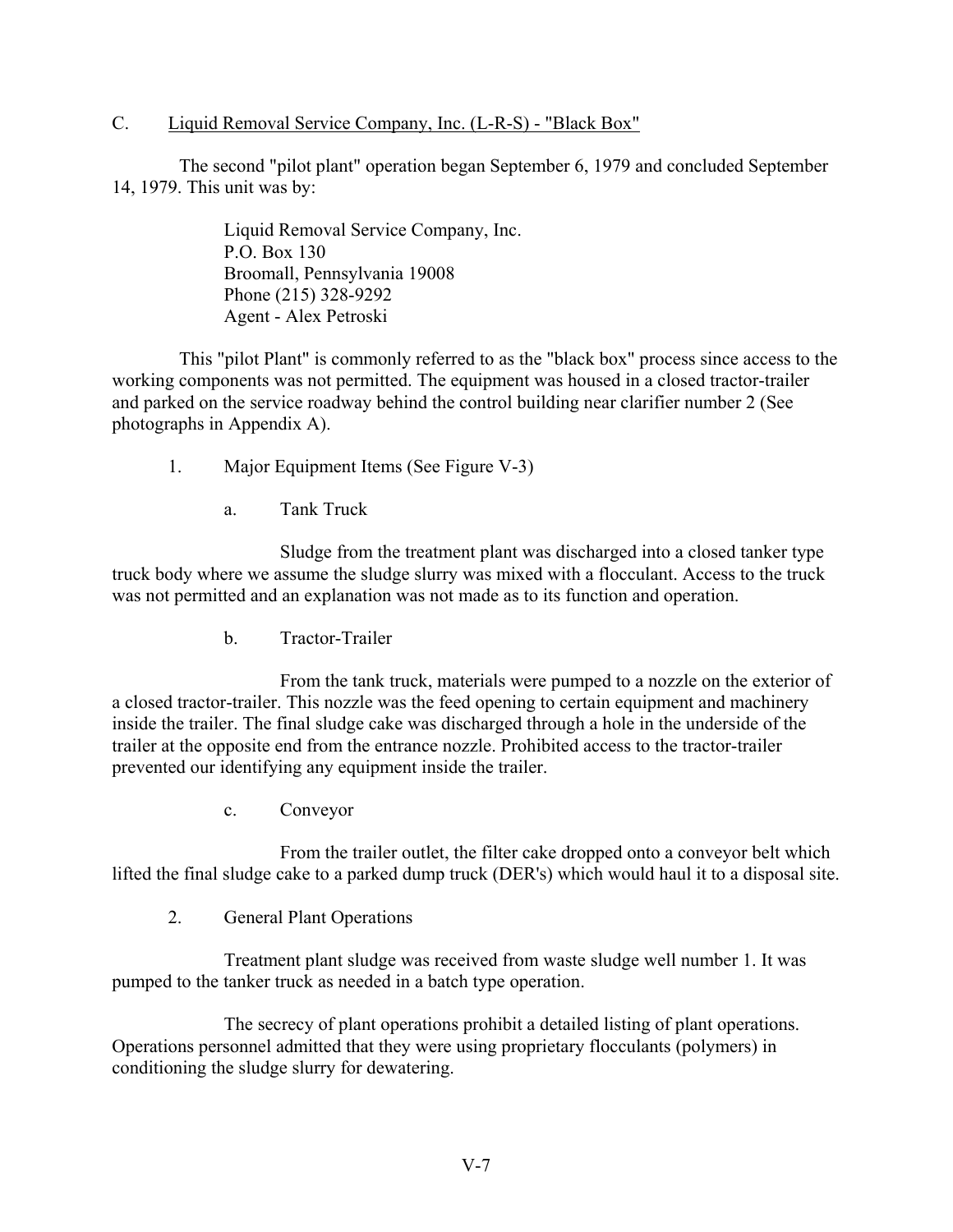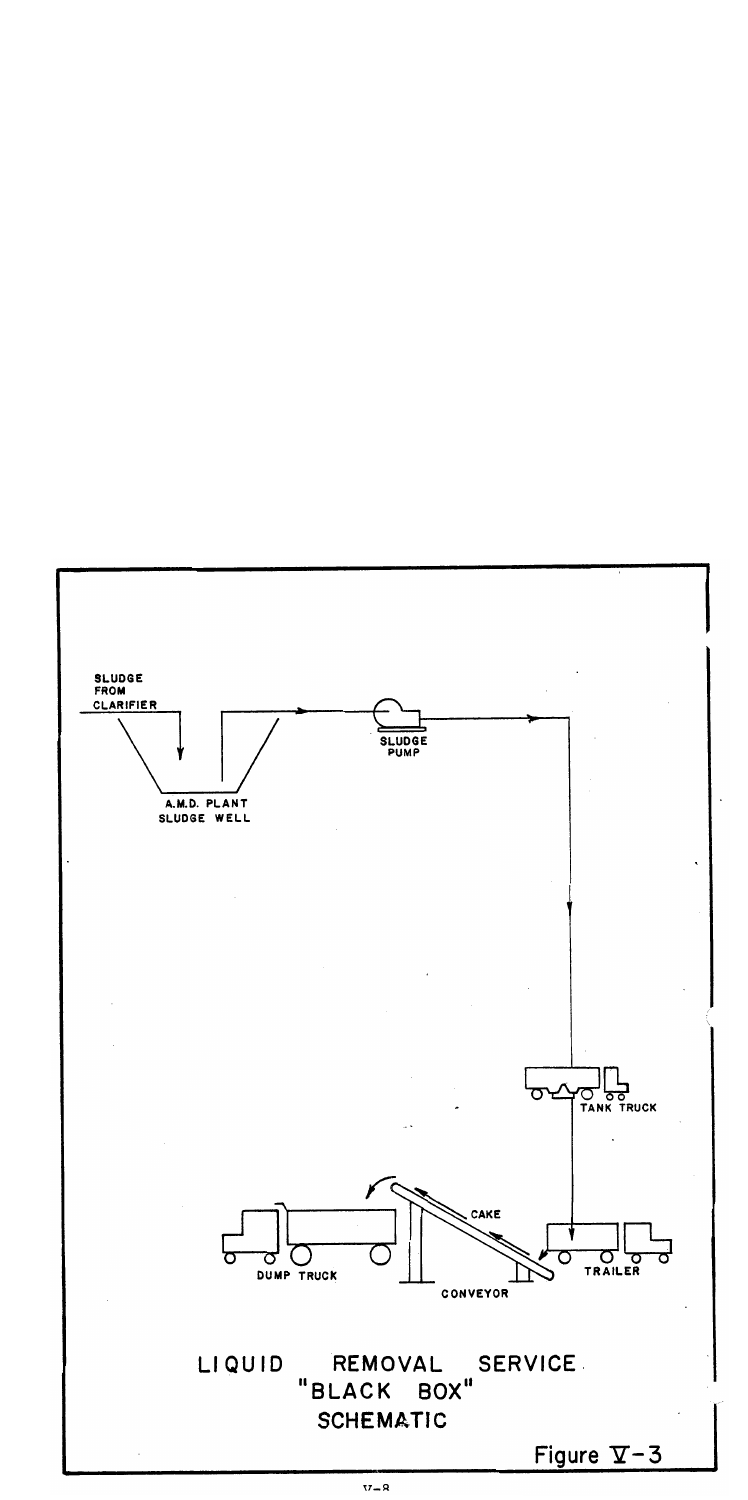Filtrate was returned to a clarifier where a significant reduction in sludge volume was obtained. Even the clarifier supernatant became considerably clearer. A test of clarifier sludge showed that it had advanced from 0.5% solids to about 3.5% solids.

Approximately 60 tests were run during the period this facility was in operation.

3. Proprietary Considerations

Again, due to the limited access provided representatives of L. Robert Kimball  $\&$ Associates as well as DER personnel, an evaluation of the amount of proprietary items utilized cannot be determined. The company agent said that the polymer used was a proprietary item.

It is possibly due to proprietary considerations that an extremely limited final result report and analysis was provided L. Robert Kimball & Associates by L-R-S.

4. Results

The "pilot plant" produced a sludge cake that could be hauled on a standard truck over public thorofares to a point of utimate disposal. A visual description of the cake showed very little moisture. Depositing in a container of water showed no immediate evidence of slaking or absorption of water by the cake. Prolonged weathering of the cake on a pile outside the treatment plant fence showed evidence of deterioration of cake into powder; however, no evidence of iron in the leachate was visable. Percent solids after stabilization was reported to be from 19.5% to 25.5%. L-R-S reported the need for a successful thickening operation prior to sludge dewatering by their process.

#### D. Euramca "Ecosystems," Inc. - Belt Filter Press

The third "pilot plant" operation began November 8, 1979 and concluded November 9, 1979. This unit was by:

> Euramca, Inc. P.O. Box 349 40 Fay Avenue Addison, Illinois 60101 Phone (312) 628-1313 Agent - John A. Drozda

The continuous belt filter press and accessories were all vehicle mounted on a single tractor trailer. The unit was parked behind the control building near the loading dock. (See photographs in Appendix A).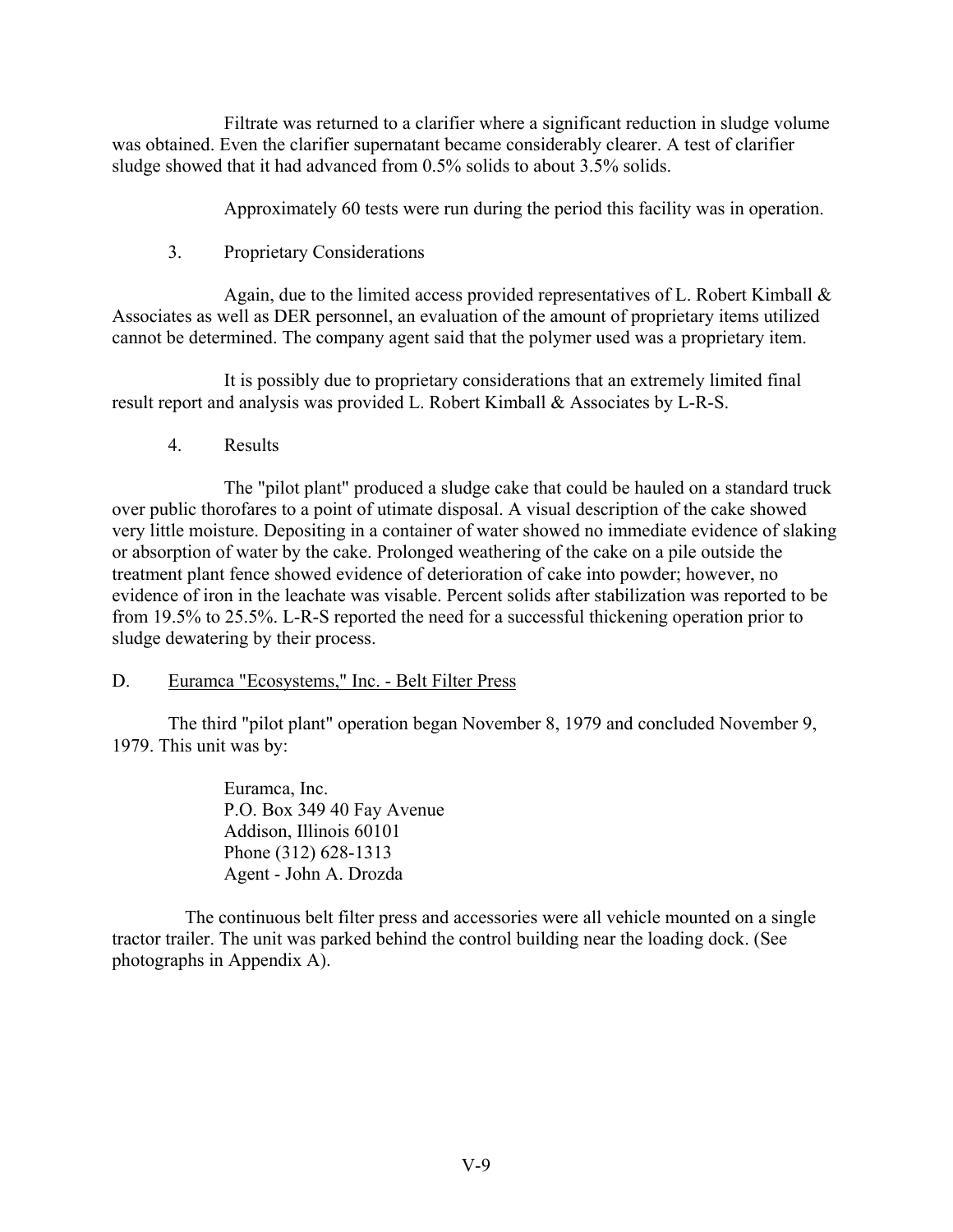- 1. Major Equipment Items (See Figure V-4)
	- a. Flocculant System

A complete mixing and polymer feed system was located on the front end of the trailer. Equipment included storage tanks, mixers, feeders, controls, piping, etc. all as might be needed to thoroughly and effectively supply selected flocculants to the raw material inflow to the dewatering facilities.

### b. Electrical Controls

Just behind the flocculant system, near the middle of the trailer, was located a full complement of electrical controls housed in weatherproof enclosures. Electrical controls for all the various components of sludge dewatering were located at the same place to facilitate total plant operation. This unit was supplied with power from the treatment plant power supply to the one waste sludge pump.

c. Straining System

Following the pre-conditioning of the sludge slurry with polymer/polymers the slurry passes through a duplex perforated revolving drum section where the free water drips away and the sludge is uniformly distributed on the filter belt. At the discharge point of the straining system the dry solids content of the sludge was approximately 6.3%. Therefore, the solids content had increased from 1.7% out of the clarifiers by 4.6% through the straining system to a discharge quantity of 6.3%.

d. Vacuum System

A vacuum system was mounted on the pilot plant vehicle to create a slight vacuum in one section of the filter belt press. This vacuum created a suction on the filter belt which assisted in dewatering the sludge prior to entering the pressing area of the filter belt press. This suction on the layer of sludge on the filter belt forms a micro-filter and the sludge cake becomes a plastic, easily pressable consistency. A vacuum pump, motor, piping, controls and vacuum adjustment featrues were provided for maximum flexibility in the vacuum sytem.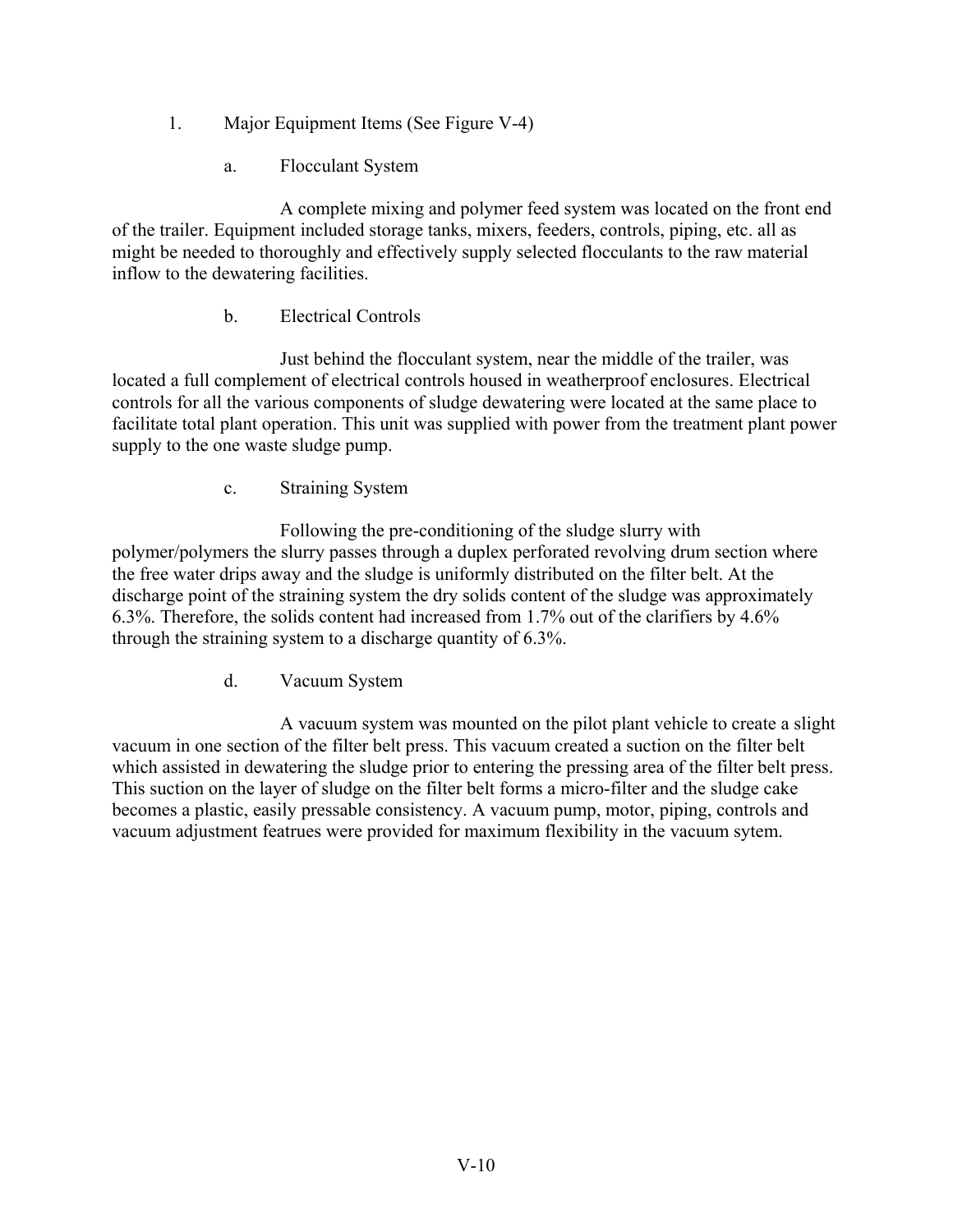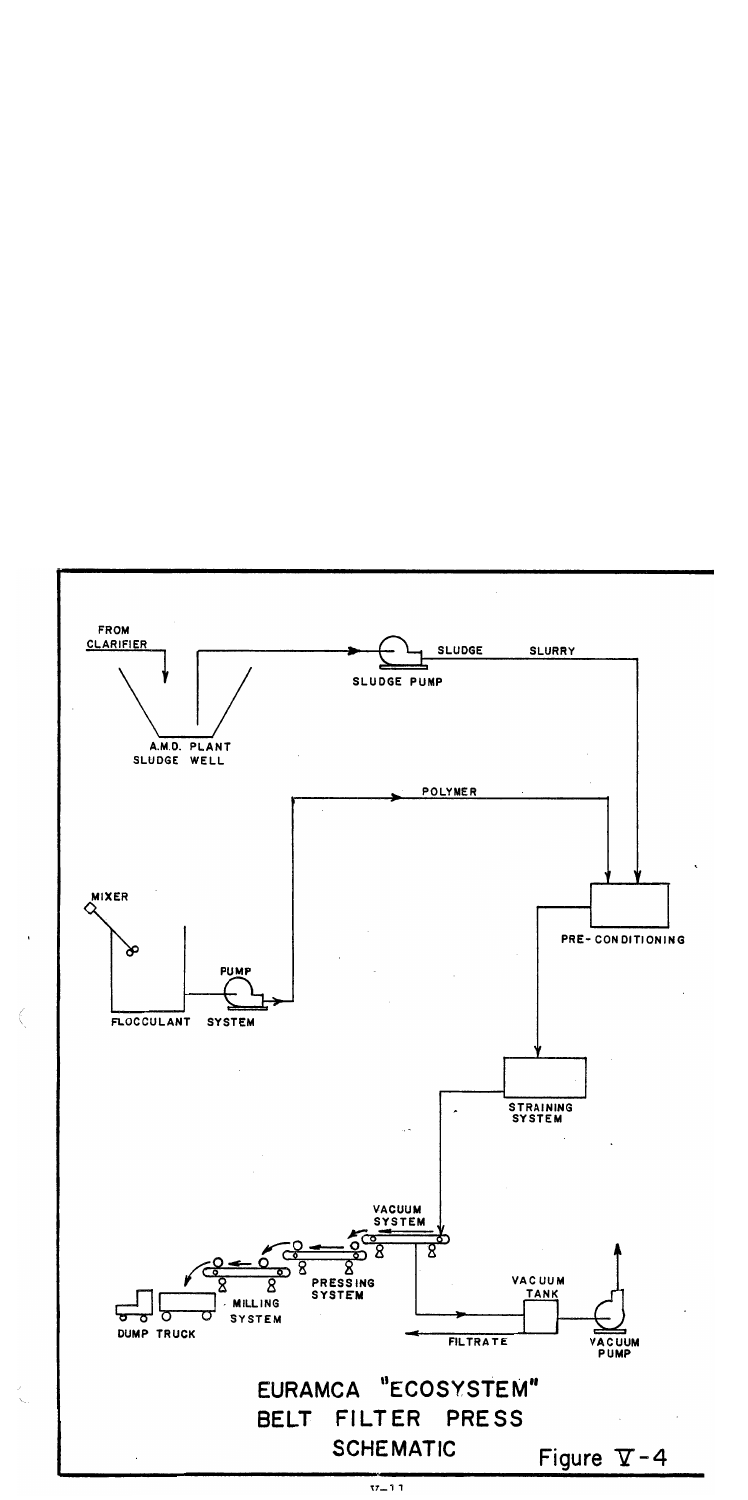e. Pressing System

The pressing system existed within the filter belt mechanism. Following the sludge conditioning to a plastic consistency, the pressing zone further dewatered the sludge until it was of maximum solids content. By vacuuming the sludge before pressing, the sludge did not stick to the filter belt or squeeze through the filter belt material. It was easily discharged to the receiving vehicle that was used to haul the final product away. The pressing system consisted of a slight belt tension which created a nominal pressure.

## f. Milling System

Following the pressing system is a milling zone within the filter belt mechanism. This high pressure area was on the pilot plant unit but was not used on this pilot plant study. Further dewatering beyond the pressing system could not be accomplished. This was attributed to the cellular water remaining in the sludge which could not be removed by filter belt pressing. This "milling system" is an optional zone for the Euramca Ecopress. This zone is a high belt tension area which would create a high pressure situation. Dewatered sludge passed through the milling area without further action on the sludge. It then was discharged onto the vehicle used for hauling the final sludge cake to ultimate disposal.

## 2. General Plant Operation

The pilot plant dewatering team spent the first day at the acid mine drainage treatment plant testing various polymers on the sludge generated from the plant. Polymers were cationic, anionic/cationic and anionic substances which produced varying degrees of activity with the clarifier sludge. A total of 26 polymer clarifier sludge combinations were tested utilizing 10 different polymers.

Conditioned sludge samples were poured onto a filter belt screen of mesh opening of 550-750 microns. This provided an evaluation of the ability of the sludge to filtrate by measuring the filtrate quantity against time for each sample. Compression tests of the flocculated and gravity dewatered sludge were conducted on a bench scale (0.2 meter) laboratory belt press. It was discovered that the conditioned sludge could be moderately compressed and maintain good release characteristics. High pressure caused the sludge to exude through the belt media; due to the fineness of the sludge solids.

During full scale operation of the "pilot plant" the treatment plant sludge was received from waste sludge well number 1. It was pumped to a conditioning unit where it was thoroughly mixed with a flocculant. The flocculant used was a cationic polymer called Percol 767. This polymer had previously been tested on a laboratory belt press on similar sludge.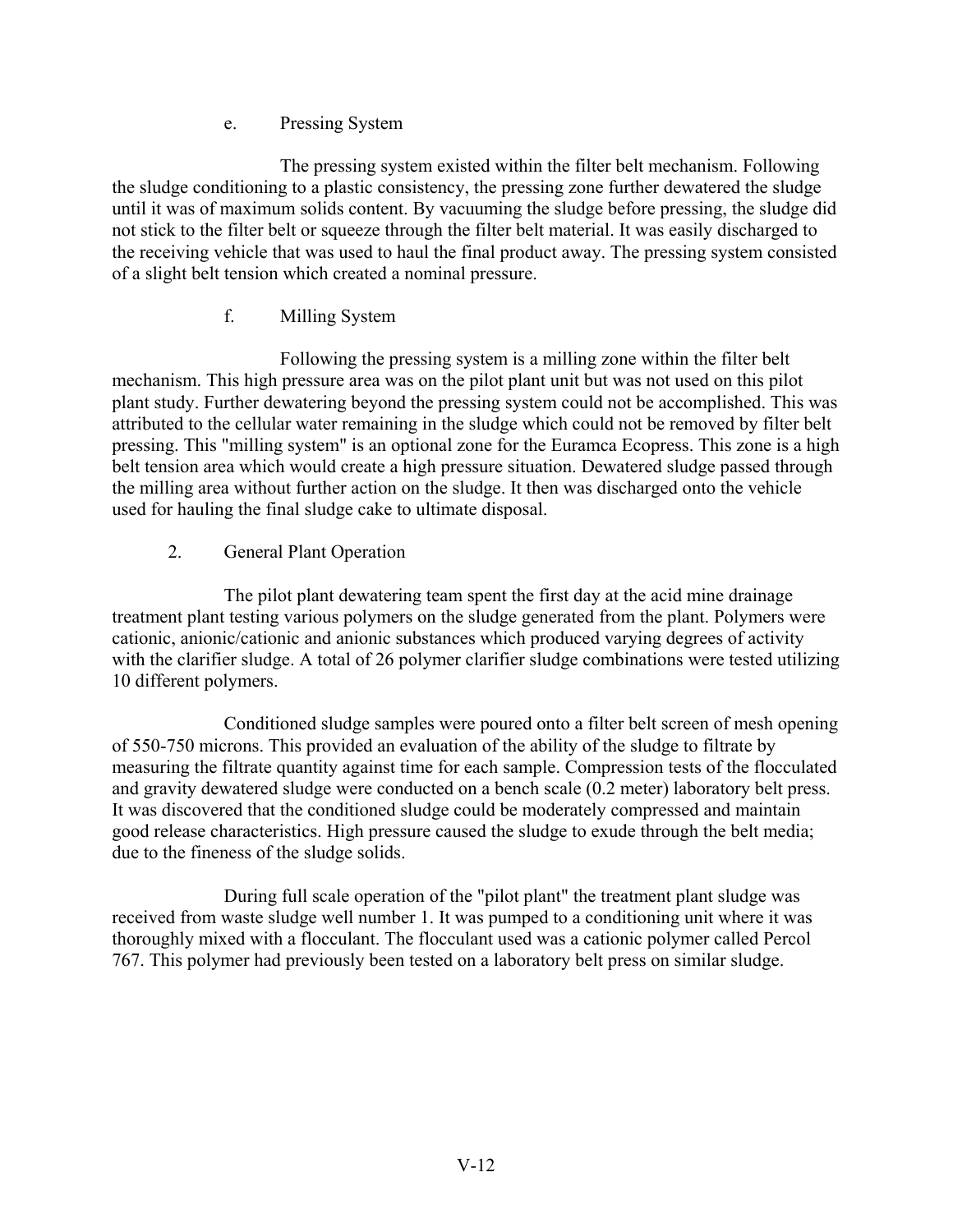Operation of the "pilot Plant" belt filter press was continuous (unlike the other two pilot plant operations); the only limitation was maintaining a supply of polymer for preconditioning of the sludge slurry. Operation continued for about a six hour period until the polymer supply was exhausted. No adjustments in the operational mode was made after the preliminary belt tests were completed and the unit was operating at a stable rate.

3. Proprietary Considerations

The process of dewatering sludge or slurry by the use of belt filter presses is not a proprietary method or process. Although certain elements of various manufacturers belt filter presses may be patented and therefore proprietary, there are several manufacturers of similar equipment to perform this process and consequently this process can be bid competitively.

A summary of test results was prepared in report form and submitted by Euramca, Inc. to L. Robert Kimball & Associates. This report is made a part of this report and is found in Appendix B.

### 4. Results

The "pilot plant" produced a sludge cake that could be hauled on a standard truck over public thorofares to a point of ultimate disposal. A visual description of the cake showed moderate dryness with a slight amount of free water. Percent solids by weight after 18 hours drying time at 103°C ranged from 12.8% to 14.0%.

Opinions from the owner of the "pilot plant" indicate that a 14% solids is readily obtained on the AMD sludge. With an optimized "Ecopress" belt filter operation, polymer use could increase the dewatering efficiency to 16% solids. Further solids content (such as 20% or greater) can be obtained by installing a "quick lime stabilization" system which would add lime to the cake, mix the cake and lime together, and produce a larger volume. but higher solids content sludge cake.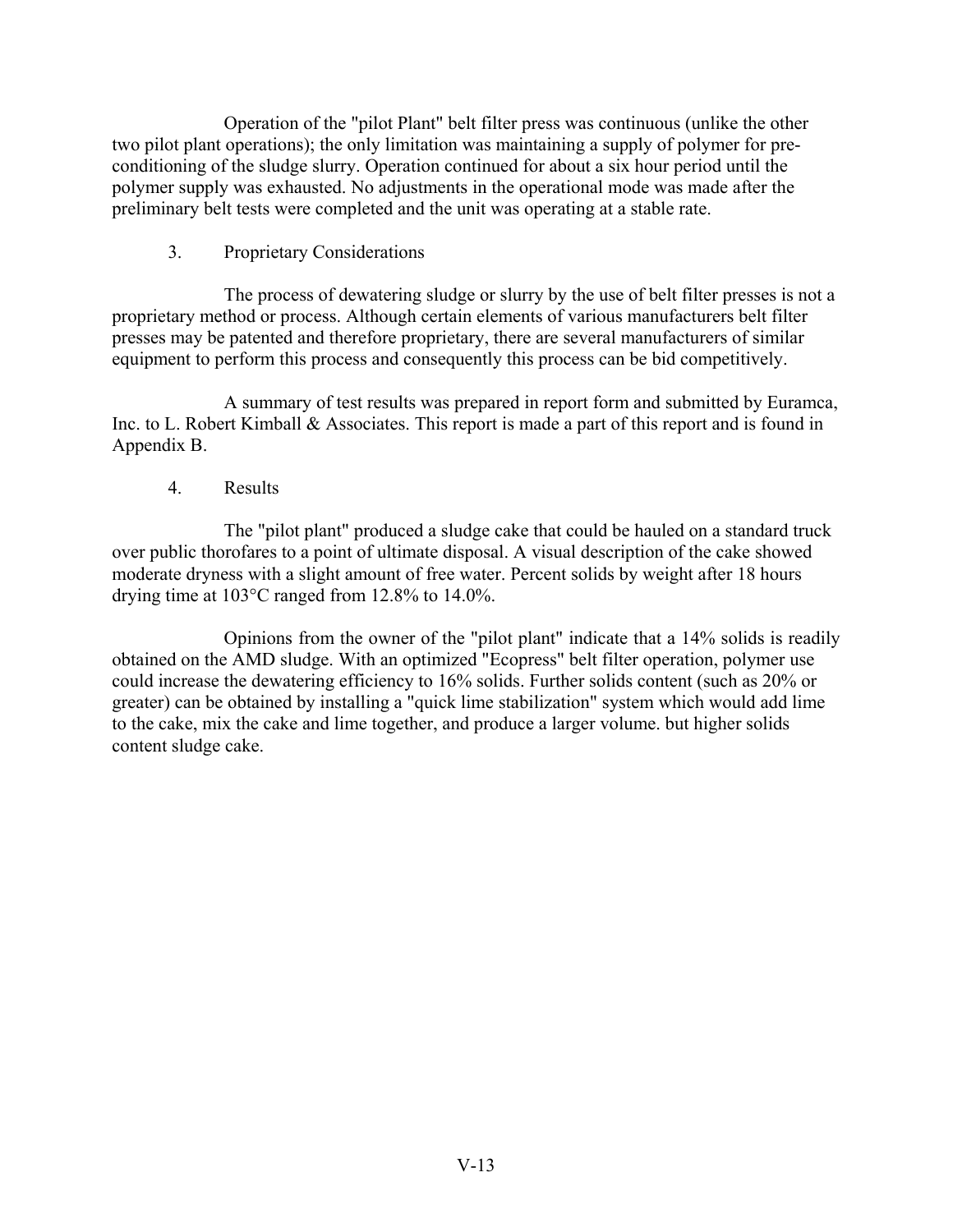#### E. "Yellowboy" Operation - Centrifuge

1. Introduction

The Commonwealth of Pennsylvania, Department of Environmental Resources, Bureau of Operations provided the services of the "Yellowboy" trailer at the Carl A. White Water Reclamation Plant. The purpose of this operation was to determine what dewatering capabilities the centrifuge had on the sludge generated from the AMD plant. The data secured from this "pilot" operation will then be compared with data received from other centrifuge operations to substantiate the validity of the manufacturer's information.

The "Yellowboy" trailer contains a Mercobowl Centrifuge, Model Z-1 which was manufactured by Dorr-Oliver Incorporated of Stamford, Connecticut. A Moyno, type CDQ progressing cavity pump feeds the centrifuge. The pump receives sludge from the underflow of a clarifier located on the trailer.

- 2. Machine Description
	- a) Centrifuge

The MercoBowl is a horizontal, fully continuous, solid bowl centrifuge suitable for a wide range of applications; separation of solids from liquids, classification of solids, and clarification of liquids.

The centrifuge machine consists of a rotating conicalcylindrical bowl with an inner hollowshaft conveyor scroll rotating at a slightly higher speed than the bowl. This differential speed is obtained through a special cyclodrive gear. Feed introduced internally through a stationary pipe in the hub of the scroll, accelerates to machine speed and is distributed to the liquid pool through ports in the scroll. Solids in the feed settle and compact under centrifugal force (up to 5200 x gravity) against the walls of the bowl and are conveyed by the scroll up the conical bowl, out of the liquid pool to the drying beach area. Here drainage is accelerated under the influence of high centrifugal force, producing a substantially dry cake that is discharged through ports in the small diameter end of the bowl into the stationary solids discharge chute. Clarified liquid flows to the opposite or large diameter end of the bowl, overflows the pool depth regulating ring and is discharged by the integral overflow pump under pressure. A discharge pressure of 30 psi is considered to be the maximum discharge pressure obtainable with normal power consumption.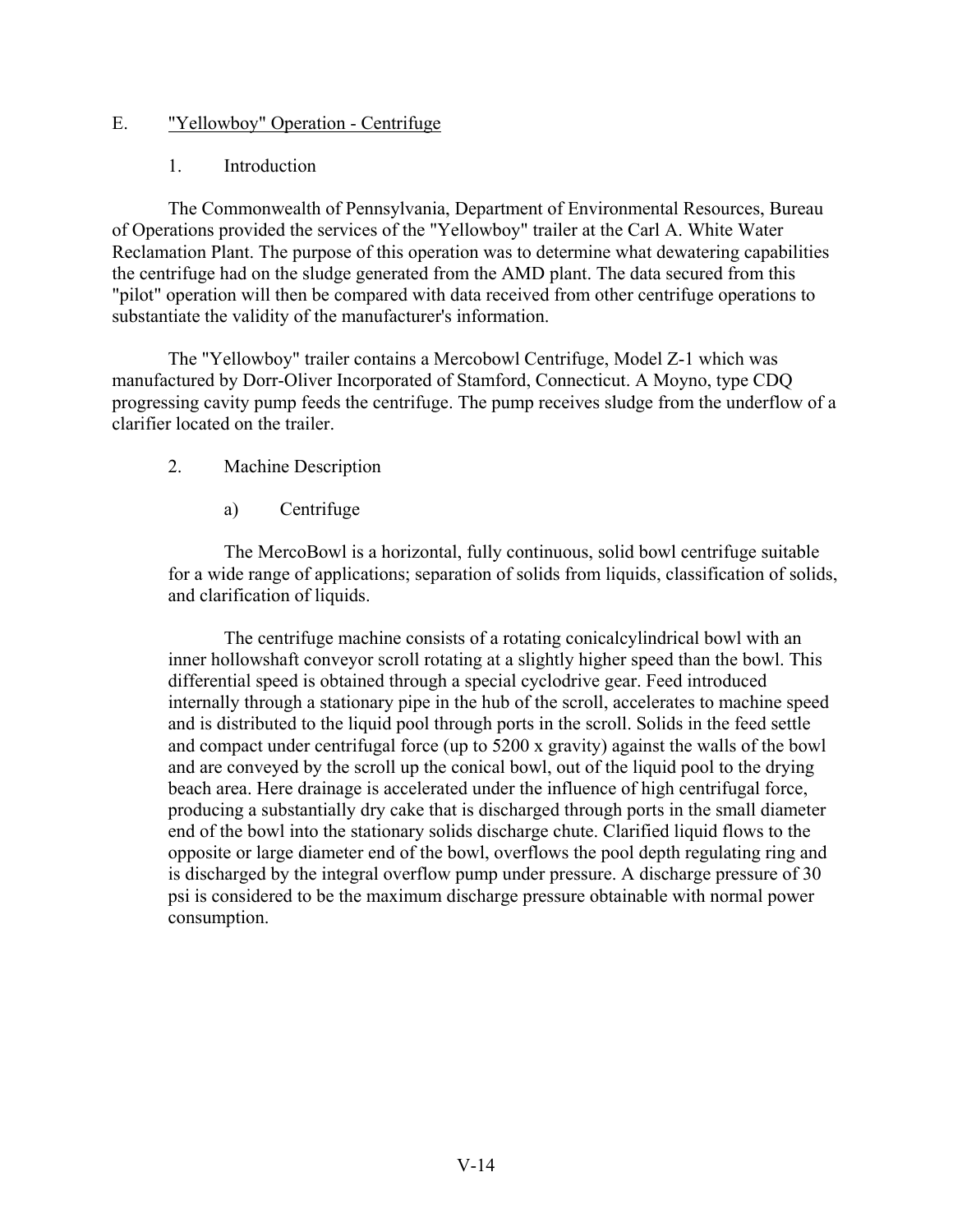A special design feature of the centrifuge provides small ribs on the interior surface of the bowl. These ribs retain a stationary coating of solids on the bowl wall, preventing bowl wear. All parts of the machine, including the motor, are mounted on a common base. The base rests on rubber mounts which absorb vibration. Besides serving as a means of mounting, the base also provides weight and mass to give the machine rigidity.

The centrifuge is driven by a 10 Horsepower, 220 volt, three phase centrifugal squirrel cage type motor. The motor speed is rated at 3600 RPM with a belt drive and sheave arrangement to the centrifuge to produce a centrifuge speed of 5600 RPM. The full load current draw of the motor is 27 amperes.

b) Pump

The progressing cavity slurry feed pump is fitted with a variable speed (manually operated) controller. The pump utilizes a 3/4 Horsepower motor suitable for use on either 208 or 220 volt three phase service. The motor speed is 1800 RPM. The full load current draw of the motor is 3.1 amperes. The output rating of the pump is from 0 to 9 gallons per minute.

c) Clarifier

A 6'-0" diameter by 5'-6" high stainless steel clarifier with bottom sludge scrapers is utilized as a thickening and/or settling basin. The clarifier outlet is from the center bottom.. The inlet is center feed through a skirted center well. The supernatant flows over a "V" notch weir overflow plate. The total clarifier volume is 1,163 gallons. Effective capacity is approximately 1,000 gallons.

3. Coagulant Aid (Polymer)

Several different types of polymers were tested in the Professionals laboratory on sludge samples from the Ernest Mine AMD plant. The ultimate selection for use was Percol 727 which is an Anionic polymer produced by the Allied Chemical Company. This material is purchased in granular form and must be mixed with water prior to application to the sludge.

The polymer solution was prepared at a strength of 0.2%. This choice was selected with consideration given the size of mixing and holding apparatus available of the Ernest Mine Plant. A 0.2% polymer mix is equilvalent to 756.8 grams of polymer per 100 gallons of water. The polymer solution was mixed in one of the lime slurry vats and pumped to the "Yellowboy" with the lime slurry progressive cavity pump.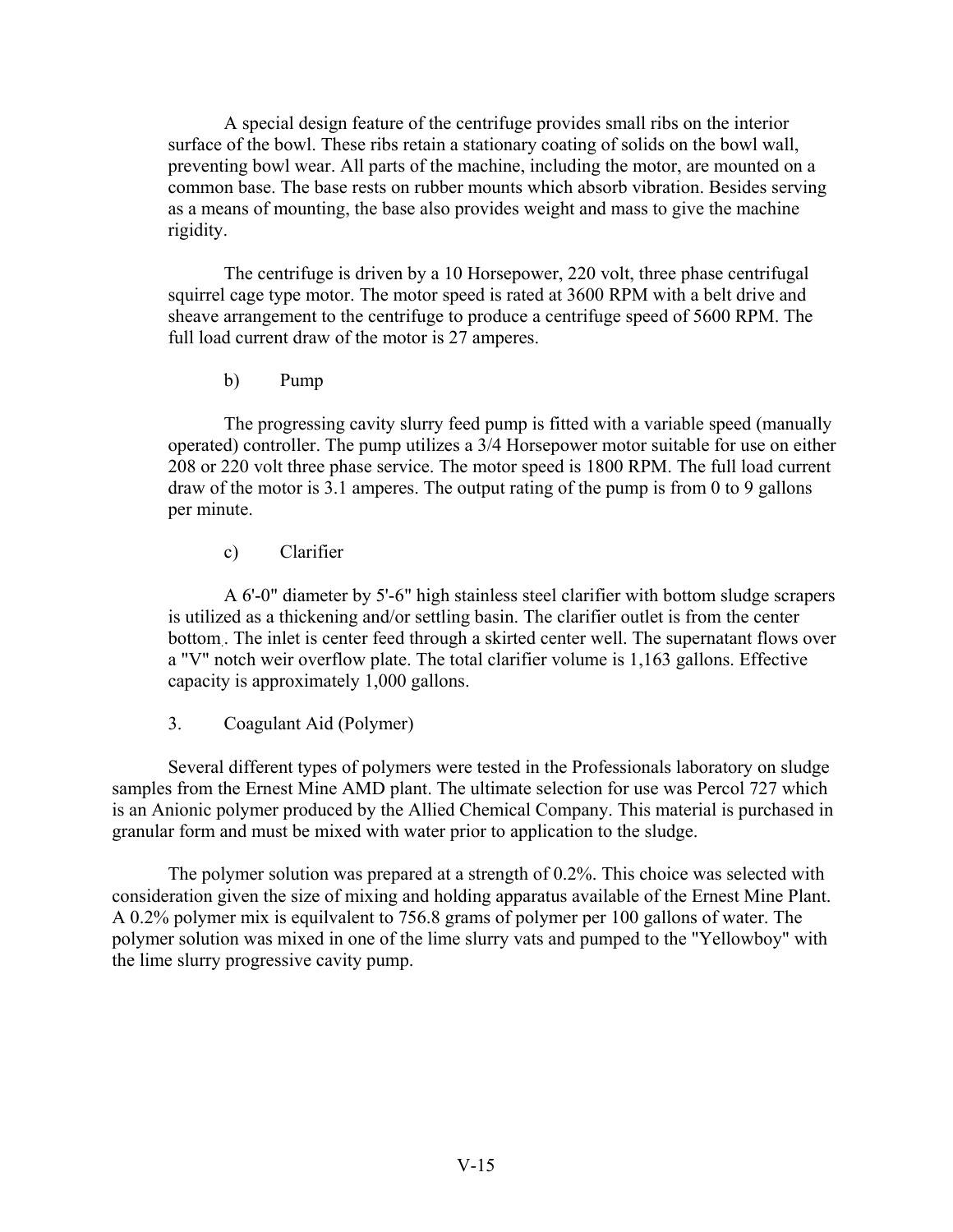#### 4. Work Description

The pilot plant operation was performed on two separate days: March 26, 1980 and March 28, 1980 with Run 1 thru 4 completed the first day and Runs 5 thru 10 completed the second day.

Sludge was transferred from the AMD plant waste sludge well #2 to the "Yellowboy" clarifier using a portable pump. Some sludge was taken from the sludge recirculation force main which terminates on the top floor of the Control Building.

On the first day 530 gallons of AMD sludge was placed in the Yellowboy Clarifier. The first two runs of the centrifuge used 142 gallons of sludge with no polymer added. With 388 gallons of sludge remaining, 78 gallons of 0.2% polymer were added to the clarifier. Runs 3 and 4 were then conducted.

On the second day 650 gallons of AMD sludge was placed in the Yellowboy clarifier. 10 gallons of 0.2% polymer solution was added to the 647 gallons of sludge. Runs 5 and 6 then were performed which used 220 gallons of conditioned sludge. To the remaining 440 gallons of conditioned sludge was added 10 gallons of 0.2% solution of polymer. Runs 7 and 8 then were performed which used 230 gallons of conditioned sludge. To the remaining 220 gallons of conditioned sludge was added 10 gallons of 0.2% solution of polymer. Runs 9 and 10 then were performed which used 180 gallons of conditioned sludge.

The sludge volume was not measured for Runs 1 thru 4; however, the dried sludge from Runs 5 thru 10 (630 gallons of AMD sludge) totaled 1.295 Cu.Ft. or 9.7 gallons.

5. Test Data Tabulation

Two pages titled "Carl A. White Water Reclamation Plant Yellowboy Centrifuge "Pilot Plant " Operation" display the results of the tests run on the Yellowboy for these two days. See pages 5 and 6 of this report.

6. Results

The results obtained indicate that a sludge cake with percent solids between 12.6 and 18.3 can be obtained by utilizing a centrifuge for dewatering the sludge. However, a considerable quantity of sludge remained in the centrate in all runs performed. The best run was number 7 where a high solids content in the sludge cake was observed with a low solids content in the centrate. During this run the centrifuge feed was at a low rate which magnifies the size of centrifuge needed for full scale operation. The centrifuge produced an acceptable sludge cake (13.6% to 17.5% solids) for land disposal without the use of polymers (see runs 1 and 2); however, the total sludge removed was not as good as desired.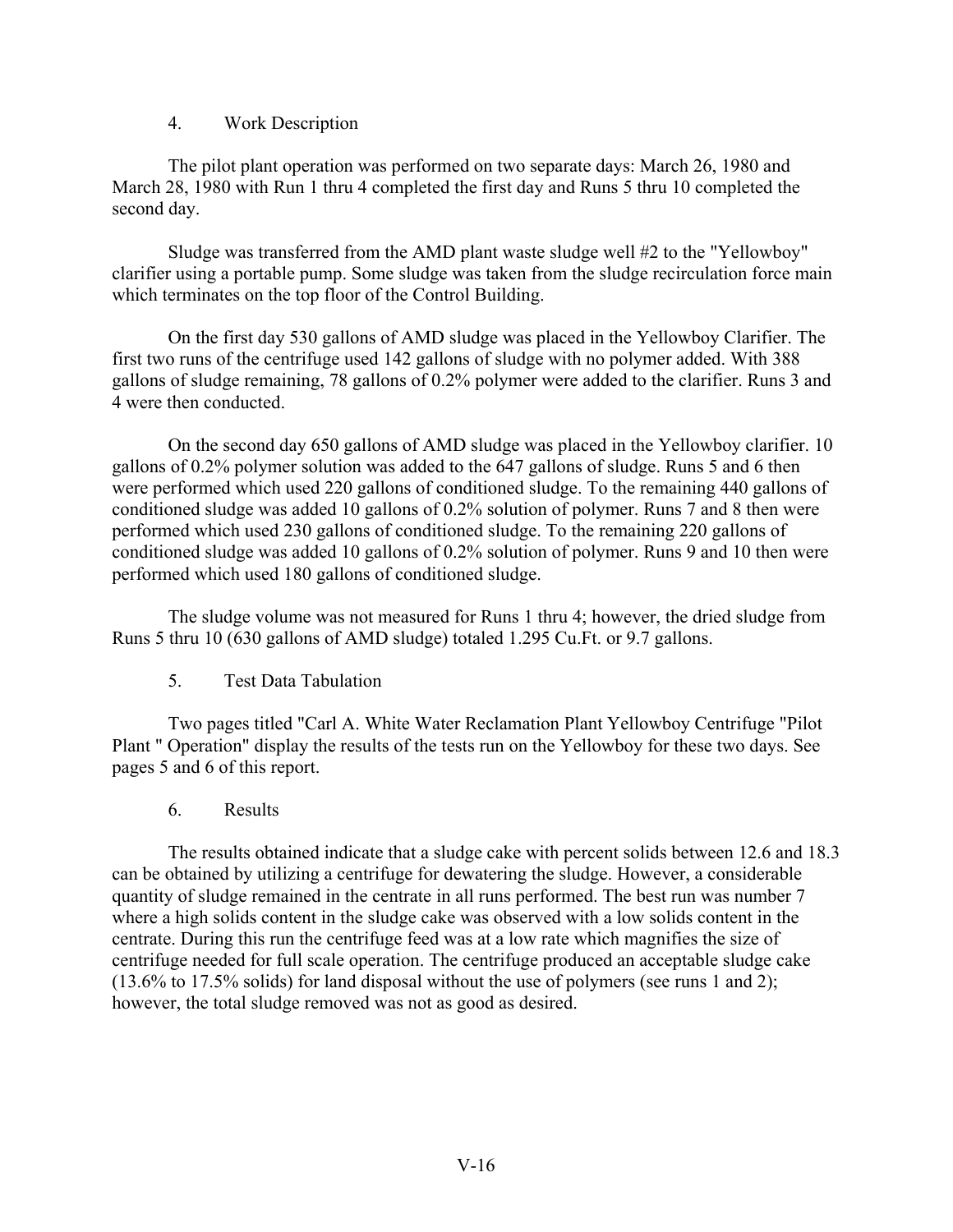#### 7. Conclusions

A centrifuge can be used to dewater the sludge to a point acceptable for landfill disposal. The quantity of sludge remaining in the centrate is high, which will contribute to a build-up of sludge within the AMD plant. The composition of the sludge in the centrate is estimated to be of such chemical and physical quality that it cannot effectively be dewatered. As a concluding remark, the consultant does not feel that centrifuge dewatering is a viable method of dewatering the Ernest Mine AMD sludge.

### 8. Recommendations

The data generated from the "Yellowboy" centrifuge has not provided the consultant with information upon which to recommend this process for utilization in sludge dewatering. Therefore, the consultant does not recommend that sludge dewatering by a centrifuge be considered.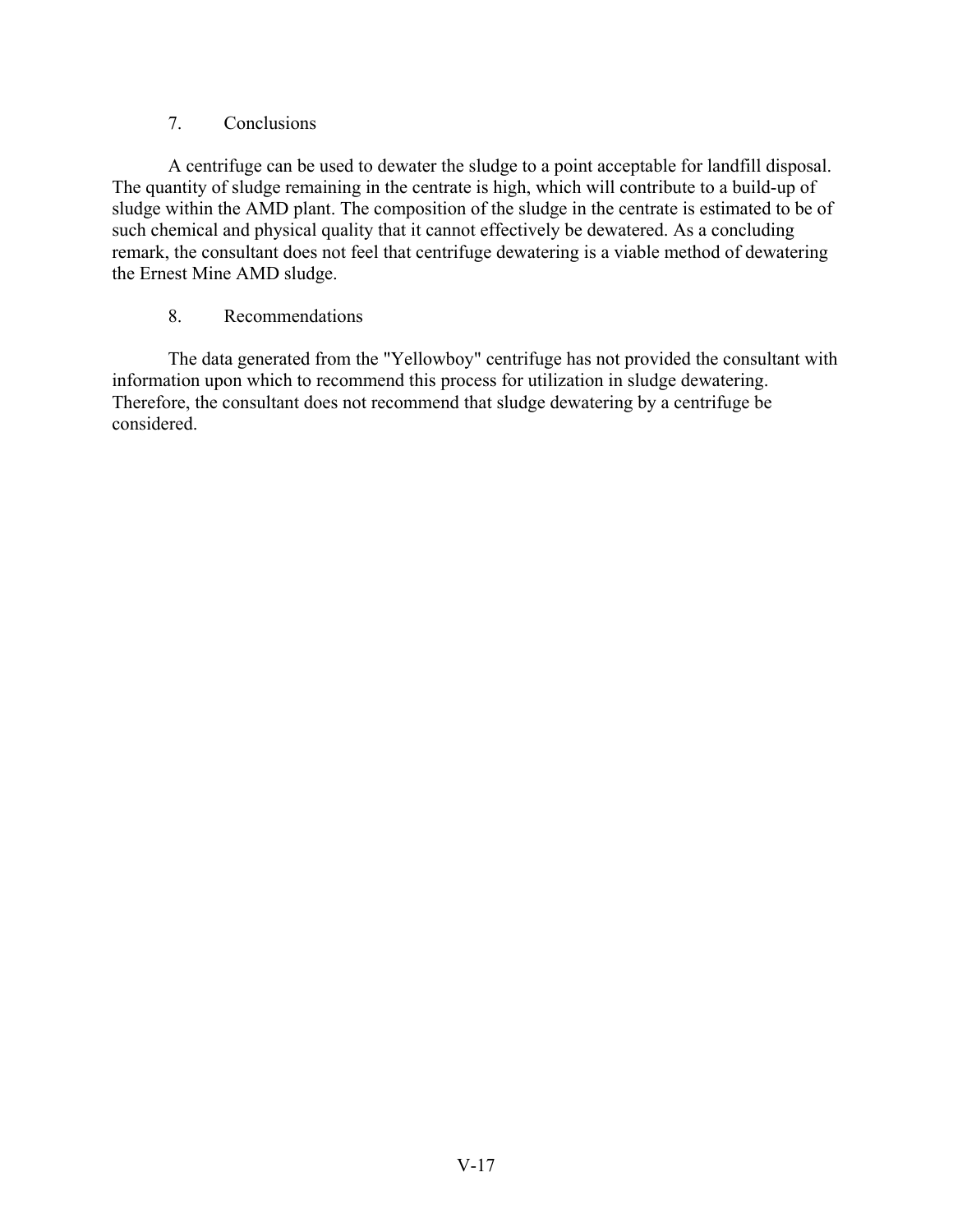#### CARL A. WHITE WATER RECLAMATION PLANT

# YELLOWBOY CENTRIFUGE "PILOT PLANT" OPERATION

| TEST RUN                         | 1           | $\overline{2}$      | $\mathbf{3}$   | $\overline{4}$ | 5                                |  |
|----------------------------------|-------------|---------------------|----------------|----------------|----------------------------------|--|
| DATE RUN                         |             | $3/26/80$ $3/26/80$ | 3/26/80        | 3/26/80        | 3/28/80                          |  |
| CENTRIFUGE RUNNING TIME (MIN.)   | - 60        | 30 <sub>1</sub>     | 20             | 20             | 30                               |  |
| POLYMER NAME                     | None        | None                |                |                | Percol 727 Percol 727 Percol 727 |  |
| POLYMER CONCENTRATION (%)        | $\mathbf 0$ | 0                   | 0.2            | 0.2            | 0.2                              |  |
| POLYMER VOLUME (GAL)             | $\mathbf 0$ | $\mathbf 0$         | 78             | 78             | 10                               |  |
| AMD SLUDGE VOLUME (GAL)          | 530         | 497                 | 388            | 388            | 650                              |  |
| RAW FEED SLUDGE (% SOLIDS)       | 1.7         | 1.7                 | 1.7            | 1.7            | 1.2                              |  |
| THICKENER SUPERNATANT (% SOLIDS) | 1.2         | 1.1                 | 0.2            | 0.2            | 1.0                              |  |
| THICKENER UNDERFLOW (% SOLIDS)   | 1.5         | 1.3                 | 1.9            | 1.6            | 1.5                              |  |
| SLUDGE CAKE (% SOLIDS)           | 17.5        | 13.6                | 12.6           | 11.3           | 18.3                             |  |
| CENTRATE (% SOLIDS)              | 1.2         | 1.1                 | 1.4            | 1.6            | 1.2                              |  |
| FEED SLUDGE VOLUME (GAL)         | 33          | 109                 | 70             | 110            | 105                              |  |
| FEED PUMP SETTING (0-9)          | 4           | 8                   | $\overline{4}$ | 8              | $\overline{4}$                   |  |
| FEED RATE (GAL/MIN)              | 3.5         | 5.6                 | 3.5            | 5.6            | 3.5                              |  |
| LENGTH OF RUN (MIN.)             | 10          | 20                  | 20             | 20             | 30                               |  |
| CENTRIFUGE AMPERAGE              | 13.2        | 14.0                | 13.0 14.0      |                | 13.0                             |  |
| SLUDGE CAKE VOLUME (Cu. In.)     |             |                     | 259            | 94             | $\star$                          |  |

 $\epsilon$ 

 $\ell$ 

 $\ddot{\phantom{0}}$